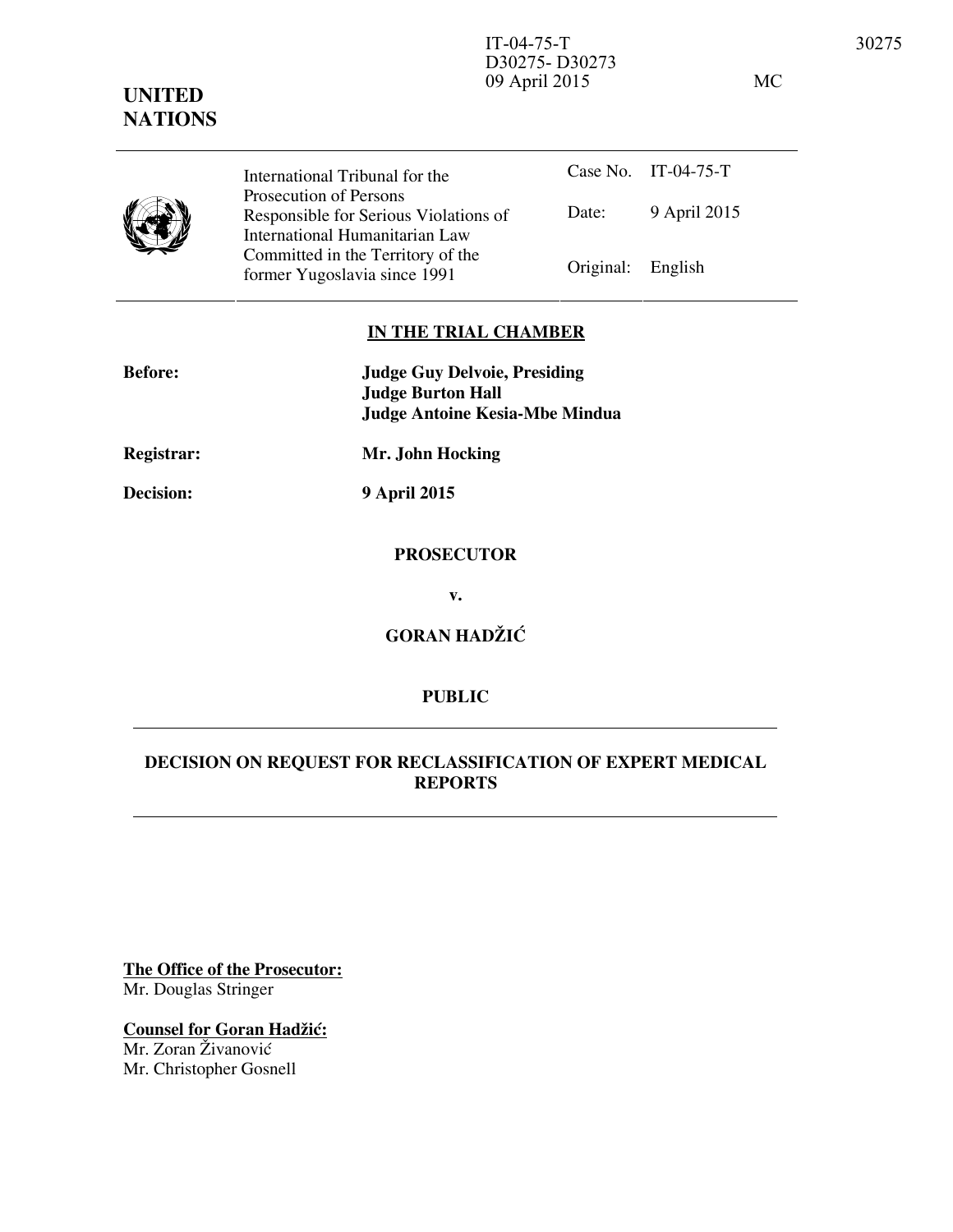**TRIAL CHAMBER II** of the International Tribunal for the Prosecution of Persons Responsible for Serious Violations of International Humanitarian Law Committed in the Territory of the former Yugoslavia since 1991 ("Chamber" and "Tribunal", respectively);

**BEING SEISED OF** the "Request for Reclassification of Expert Medical Reports", filed confidentially on 23 March 2015 ("Motion") in which the Defence requests that the expert medical reports filed by the Deputy Registrar on 13 February  $2015<sup>1</sup>$  be reclassified as public because the experts have testified publicly and the only basis for maintaining confidentially is Hadžić's privacy interest, which he now waives;

**NOTING** the "Deputy Registrar's Submission in Relation to the Request for Reclassification of Expert Medical Reports", filed confidentially on 26 March 2015 ("Registry Submission"), in which the Deputy Registrar does not oppose the request for reclassification, provided that certain redactions are made; $<sup>2</sup>$ </sup>

**NOTING** the "Urgent Request for Expedited Determination of 'Request for Reclassification of Expert Medical Reports'", filed confidentially on 7 April 2015 in which the Defence does not object to the Deputy Registrar's requested redactions;

**NOTING** that the Prosecution did not file a response;

**CONSIDERING** that proceedings before the Tribunal shall be public unless there are exceptional reasons for keeping them confidential; $3$ 

**CONSIDERING** that the experts have testified publicly;<sup>4</sup>

**FINDS** that there are no exceptional reasons for keeping the expert medical reports confidential;

**PURSUANT** to Rules 54 and 78 of the Rules hereby:

**GRANTS** the Motion; and

 $\overline{a}$ 

<sup>1</sup> Deputy Registrar's Submission of Reports of Medical Experts (confidential), 13 February 2015.

<sup>&</sup>lt;sup>2</sup> Registry Submission, confidential Annex.

<sup>&</sup>lt;sup>3</sup> Rule 78 of the Tribunal's Rules of Procedure and Evidence ("Rules"); *Prosecutor v. Milan Lukić and Sredoje Lukić*, IT-98-32/1-AR65.1, Decision of Defence Appeal Against Trial Chamber's Decision on Sredoje Lukić's Motion for Provisional Release, 16 April 2007, fn. 2.

<sup>&</sup>lt;sup>4</sup> The experts, Dr. Cras and Dr. Seute, testified on 25 and 26 February 2015, respectively. Dr. Cras's testimony was made public in the "Decision on Defence Request for Reclassification of Filings Related to Hadžić's Health Condition as Public and Prosecution Motion for Reclassification of Testimony as Public", 13 March 2015, para 7(f). Dr. Seute testified publicly.